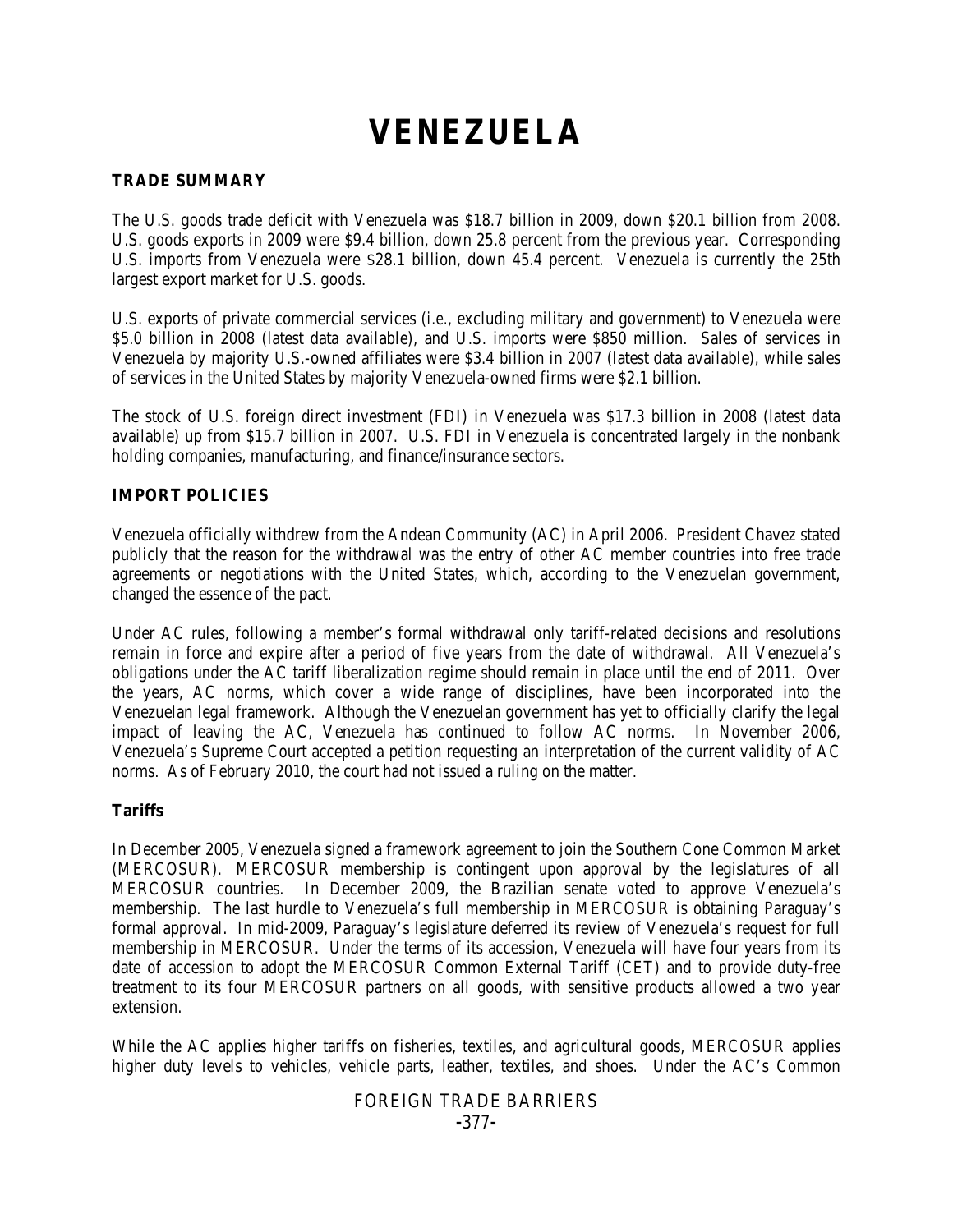Automotive Policy (CAP), assembled passenger vehicles constituted an exception to the 20 percent maximum CET and are subject to 35 percent import duties. The CAP was set to expire at the end of 2009; however, it was automatically renewed for an additional 10 years.

#### **Nontariff Measures**

Currency controls introduced in 2003 continue to pose a significant barrier to most trade with Venezuela with the possible exception of agricultural goods and pharmaceutical products. These controls are overseen by the Foreign Exchange Commission, or Comision de Administracion de Divisas (CADIVI). The official exchange rate was fixed at 2.15 bolivars (Bs)/\$1 from March 2005 through January 10, 2010. On January 11, 2010, the government devalued the currency and set two exchange rates, one at 2.6 Bs/\$1 (which applies to certain priority imports) and one at 4.3 Bs/\$1 (which applies to non-priority imports and most other categories of foreign exchange requests). Importers who receive CADIVI pre-approval may import goods and then apply for CADIVI approval to purchase dollars at the relevant official rate to pay for the imports. There is also a parallel foreign exchange market, whereby bolivars and dollars are exchanged via swaps of securities (usually Venezuelan government bonds). The parallel exchange rate fluctuated between 4.9 and 7 Bs/\$1 from January 2009 through February 2010.

Until the latter half of 2008, CADIVI continued to increase the amount of foreign exchange it approved for imports, even as the official exchange rate became increasingly overvalued. Imports rose from \$17 million in 2004 to \$49 million in 2008. However, the process for obtaining CADIVI pre-approval to import goods and then an approval to purchase dollars at the official rate began to impose an increasing barrier to trade for a number of reasons. For example, there was an increase in the number of bureaucratic steps necessary to be eligible for CADIVI pre-approval (including requirements for licenses from various ministries). There was also an increase in the waiting period to receive CADIVI preapproval to make the import and then approval to purchase the dollars after the import was made. Importers report lengthening delays for such approvals, and unpredictability and inconsistency in their granting.

When oil prices fell sharply in the latter half of 2008, the Venezuelan government sharply reduced overall CADIVI approvals from an average of \$187 million per working day in October 2008 to a daily average of \$112 million over the first nine months of 2009. Approvals for imports are focused on priority items such as food and medicines, and the wait time for approval for other items has increased substantially. Many companies have moved to the parallel foreign exchange market to obtain foreign currency to pay for imports. As it is significantly more expensive to obtain dollars on the parallel market, the reduction in CADIVI approvals has had the effect of substantially raising the cost of non-price controlled imports and introduced important uncertainties into the import process.

Burdensome documentation requirements are another significant disincentive to importation. Beginning January 1, 2008, all automobile importers were required to solicit a license from the Ministry of People's Power for Light Industry and Commerce (MILCO) for authorization to receive foreign exchange for the importation of assembled vehicles. According to the resolution, approval of these licenses depends on "national need, the capacity of national production, plans to expand local production, model cost, historic sales, and the efficient use of fuel." When soliciting this license, all automotive companies will have to include their "national production plan" and their "vehicle importation plan." The law also prohibits the importation of passenger cars with engines larger than three liters, thus discriminating against companies selling predominantly larger cars. As of March 2010, the Venezuelan government is still considering the requests made by automobile companies for the importation of assembled vehicles in 2010. Venezuela prohibits the importation of used cars, buses, and trucks, and used tires, as well as used clothing.

#### FOREIGN TRADE BARRIERS **-**378**-**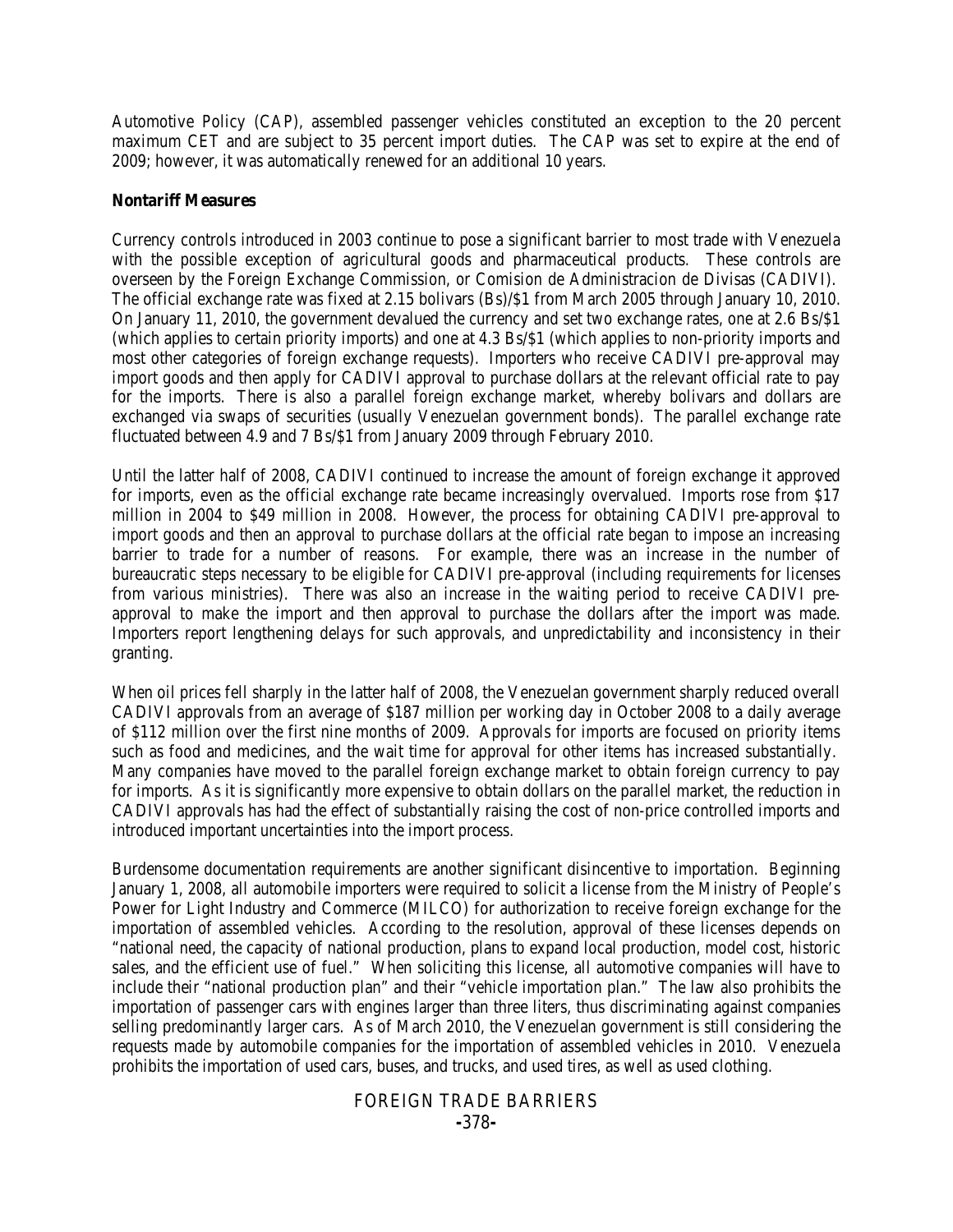The government also imposed import quotas on vehicles in January 2008 in a bid to increase the number of automobiles assembled in Venezuela, and carmakers are subject to limited allocations of dollars to import components they need to carry out production in Venezuela. The new automotive regime adds the requirement to produce dual fuel (gasoline and natural gas) vehicles. The original law mandated that all new vehicles sold in Venezuela after December 1, 2008, be dual fuel. The rule was twice postponed and then changed. As of April 1, 2009, 30 percent of vehicles sold are to be dual fuel, and each Venezuelan assembler must produce at least 2 dual fuel models. As of February 2010, however, the ability of the assemblers to meet this requirement is unclear. In addition, the gradually rising requirement for local content in domestically assembled vehicles was changed to a flat 50 percent requirement and will be applicable beginning in 2013. A new requirement for motors to be assembled in Venezuela by 2010 was also added. Assemblers have stated that the two requirements are extremely problematic. Local industry is unable to produce sufficient components to allow 50 percent local content, and the variety of motors and the necessary large production runs will make local motor assembly prohibitively expensive. Venezuela's withdrawal from the AC also means that parts produced in other Andean countries are no longer considered to be local content.

In addition, Venezuela also protects some industries within its agricultural sector through the use of licenses and sanitary permits to restrict imports. The Venezuelan government applies fixed farm gate prices for producers of corn, rice, sorghum, sugar, milk, and beef. These prices, though reviewed periodically, and only when the industry applies sufficient pressure, still generally lag behind increases in input costs. Since 2007, selected basic commodities are granted agricultural subsidies based on acreage or volume.

Venezuela maintains tariff-rate quotas (TRQs) for up to 62 Harmonized System code headings. However, the issuance of import licenses for such TRQs is neither transparent nor automatic and has negatively affected trade in basic agricultural commodities as well as processed products. The issuance of import licenses and sanitary permits is restrictive for products for which the government is trying to increase domestic output such as raw materials for processing. The Venezuelan government has denied import licenses for both in-quota and over-quota quantities, even though importers are often willing to pay the over-quota tariff for additional quantities of some products. Automatic issuance of licenses of over-quota quantities has not occurred. Furthermore, the Venezuelan government has not published regulations establishing the TRQ mechanism for certain eligible products and has refused to activate the TRQ for others, such as pork.

Trade in some basic agricultural and processed food products is facilitated by inclusion on the CADIVI priority import list. In 2008, CADIVI created two different mechanisms to expedite dollar approvals for imports worth less than \$50,000 and for selected agricultural and food products. In both cases, inclusion on a priority list of products is the basis on which to receive the benefit, avoiding delays in the issuance of CADIVI dollars. Nevertheless, importers of many basic commodities, horticultural products, and agricultural inputs must request a "certificate of nonproduction" or a "certificate of insufficient production" before trade can take place. These two documents state that there is no, or not enough, production to meet domestic demand, and on receipt, the importer can request foreign exchange and obtain import licenses, import permits, and possibly tax exoneration from other government offices. Some goods may require a certificate from more than one ministry, increasing processing time. The number of ministries and agencies involved and the constant shifting of responsibilities among them has hampered the issuance of import permits, licenses, and the registration of local and imported food products. On January 18, 2008, the government of Venezuela passed a resolution waiving the "certificate of nonproduction" requirement for 51 goods to mitigate food shortages.

#### FOREIGN TRADE BARRIERS **-**379**-**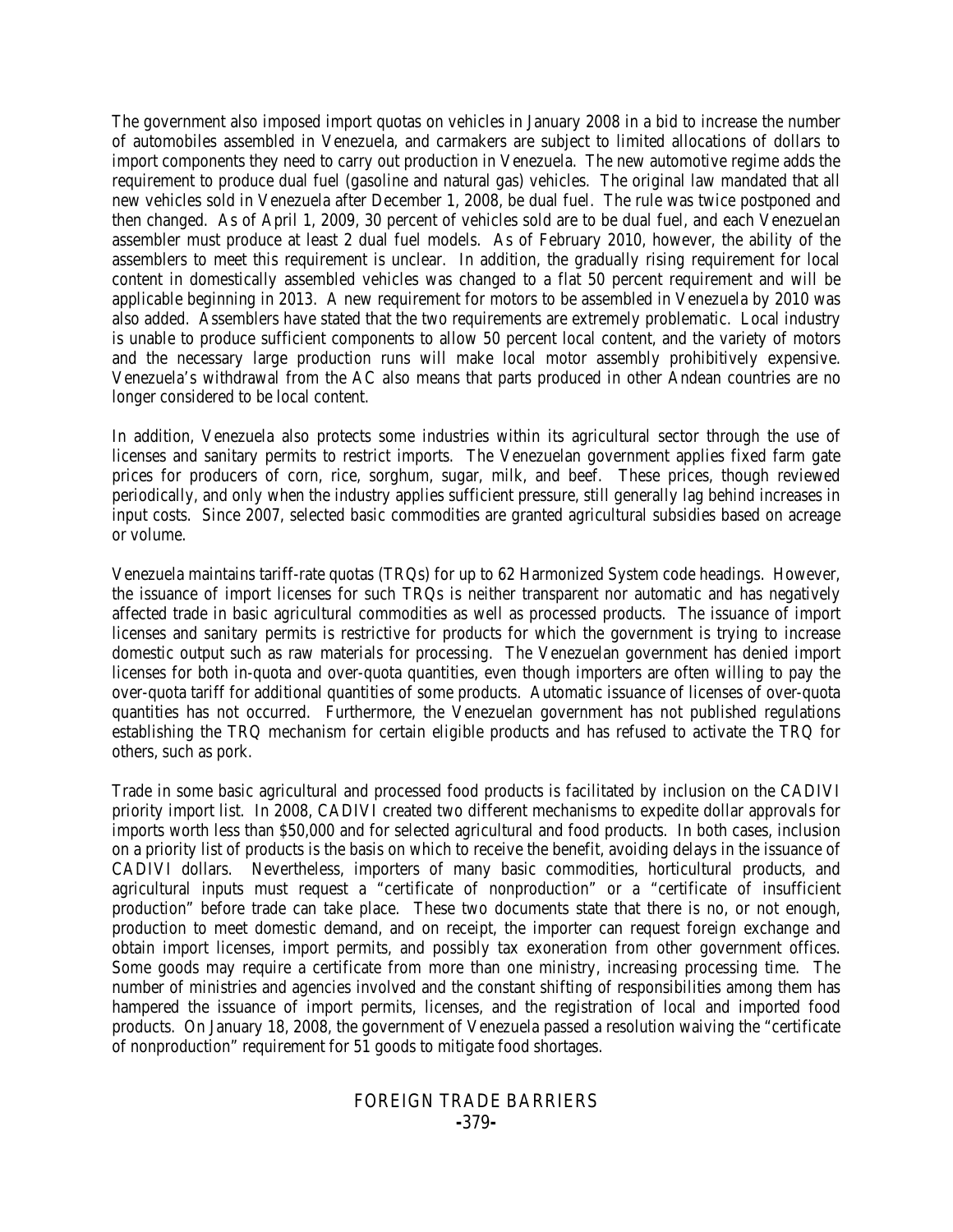The government has delayed the issuance of import licenses for yellow corn and for oilseeds and oilseed products until the entire domestic crop has been purchased at the set price when there is a surplus. When there is a deficit, imports are readily authorized. Since September 2007, the government of Venezuela has banned non-food use of corn and has controlled product movement through "mobilization guides," which results in a *de facto* export ban. Products such as coffee and sugar, and other basic food items, cannot be exported while domestic demand is not satisfied, since a resolution was promulgated in February 2009.

Since January 2003, the Venezuelan government has implemented an import tax exoneration policy for staple products. Initially, the import tax exoneration was granted for a six month period. Since then, some products were added or removed from the initial list, and there were certain periods when this policy lapsed. On January 18, 2008, the government of Venezuela created a new list of tax-exempt goods that featured some products on the current list and some additions. The list was last updated in October 2008, with customs duties for live cattle imports exonerated to allow more cattle into the country for processing.

The Venezuelan government has created a large food distribution network for the low and middle economic classes. Both the Venezuelan Agricultural Corporation (CVA) and the Corporación de Abastecimiento y Servicios Agrícolas are the leading state trading entities. At the same time, Mercado de Alimentos, C.A. and Productora y Distribuidora Venezolana de Alimentos are the food marketing branches of the network, offering products at prices that are at or below those of controlled products. Venezuela's state-owned oil company, Petroleos de Venezuela (PDVSA)), has also become an important food importer through its PDVAL subsidiary. Venezuela's food program is focused on providing a government-subsidized basic basket of products, including dry milk, precooked corn flour, black beans, rice, vegetable oils, sardines, pasta, sugar, bologna, margarine, deviled ham, eggs, mayonnaise, and sauces. Government purchases of food products can be imported or domestically produced. The government's food network competes with private industry, although the private sector also supplies products to this chain. The private sector has complained that all government entities have an unfair advantage because they have guaranteed access to official dollars, import licenses, and permits and, as government entities, they import products without tariffs and custom duties.

#### **GOVERNMENT PROCUREMENT**

Venezuela's government procurement law covers purchases by government entities, national universities, and autonomous state and municipal institutions. It is not clear to what degree the public procurement law applies to joint ventures in which a state entity has a controlling interest. The law requires a contracting agency to prepare a budget estimate for a procurement based on reference prices maintained by MILCO. The law forbids discrimination between domestic and foreign suppliers. However, the law also provides that the President can mandate temporary changes in the bidding process "under exceptional circumstances," in accordance with "economic development plans" that promote national development or provides preferences to domestic goods and suppliers. These measures can include price preferences for domestic goods and suppliers, reservation of contracts for nationals, requirements for domestic content, technology transfer or the use of local labor and other incentives to purchase from companies domiciled in Venezuela. For example, government decree 1892 establishes a 5 percent preference for bids from companies whose products have over 20 percent local content. In addition, half of that 20 percent of content must be from small to medium-sized domestic enterprises. The Venezuelan government is increasingly awarding contracts directly, thus avoiding competition required by the government procurement law. There are allegations that companies from certain countries are favored while those from other countries, including the United States, receive discriminatory treatment.

#### FOREIGN TRADE BARRIERS **-**380**-**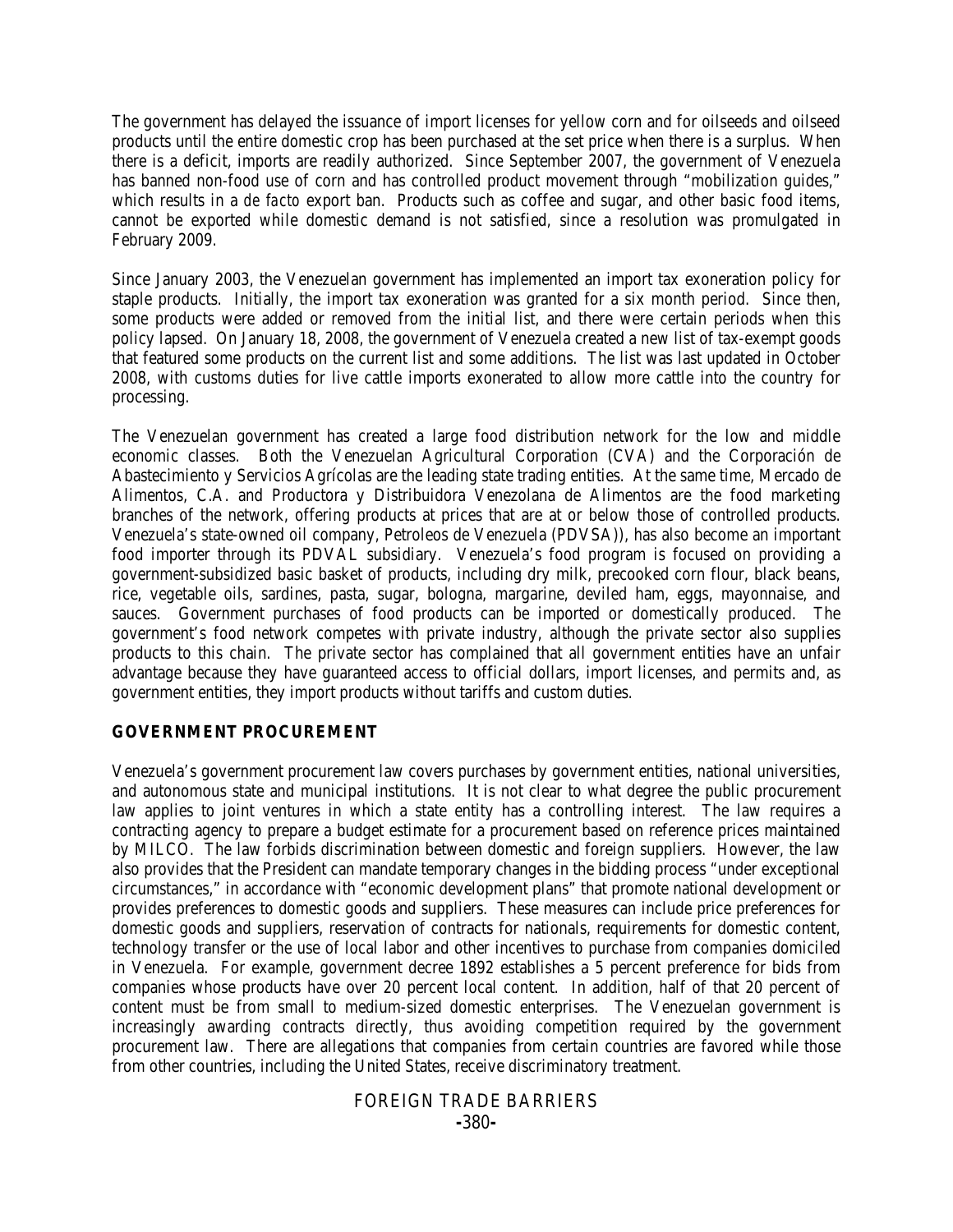A presidential decree published in March 2008 raised additional concerns. The decree established a National Service of Contractors, with which firms must register in order to sell to the government. Bids will not be accepted without prior registration. Some observers assert that the registration requirement allows additional screening for political acceptability of a company.

Venezuela is not a signatory to the WTO Agreement on Government Procurement.

## **EXPORT SUBSIDIES**

Exporters of selected agricultural products – cocoa, some fruits, and certain seafood products – are eligible to receive a tax credit equal to 10 percent of the export's value. The level of direct payments for export subsidies has generally been fairly small and limited to agricultural products. Venezuela has notified its export subsidies to the WTO in the past, with the last notification occurring in June 2001, for the export year 1998. The total value of export subsidies at that time was \$5.5 million. The government has not published further information for export subsidies.

# **INTELLECTUAL PROPERTY RIGHTS (IPR) PROTECTION**

Venezuela was listed on the Priority Watch List in the 2009 Special 301 report. Key concerns cited in the Report relate to the deteriorating environment for the protection and enforcement of IPR in Venezuela. Copyright piracy is increasing and proposed copyright legislation, if implemented, would severely undercut the existing Venezuelan copyright law, as well as bilateral and international standards of IP protection. Concerns remain regarding the revocation of existing patents on pharmaceuticals. Other concerns include the lack of effective protection against unfair commercial use of undisclosed test and other data generated to obtain marketing approval for pharmaceutical products. Although weak enforcement of IPR remains a problem, Venezuela's tax and customs authority has made some progress on raising awareness of IPR issues through public anti-piracy and "zero tax evasion" campaigns.

#### **SERVICES BARRIERS**

Venezuela maintains restrictions on a number of service sectors, including professional services, audiovisual, and telecommunications services. In any enterprise with more than 10 workers, foreign employees are restricted to 10 percent of the work force, and Venezuelan law limits foreign employee salaries to 20 percent of the payroll.

#### **Professional Services**

Foreign equity participation in professional firms is restricted to a maximum of 19.9 percent. Only Venezuelan citizens may provide accounting and auditing services to government institutions and related institutions, such as banks and hospitals. In addition, only Venezuelan citizens may act as accountants for companies in which the government has at least a 25 percent ownership interest. A foreign lawyer cannot provide legal advice on foreign or international law without being fully licensed as a lawyer in Venezuela.

Foreigners are required to establish a commercial presence for the provision of engineering services. Foreign consulting engineers must work through local firms or employ Venezuelan engineers.

#### **Audiovisual Services**

Venezuela limits foreign equity participation to less than 50 percent for enterprises engaged in Spanish

# FOREIGN TRADE BARRIERS **-**381**-**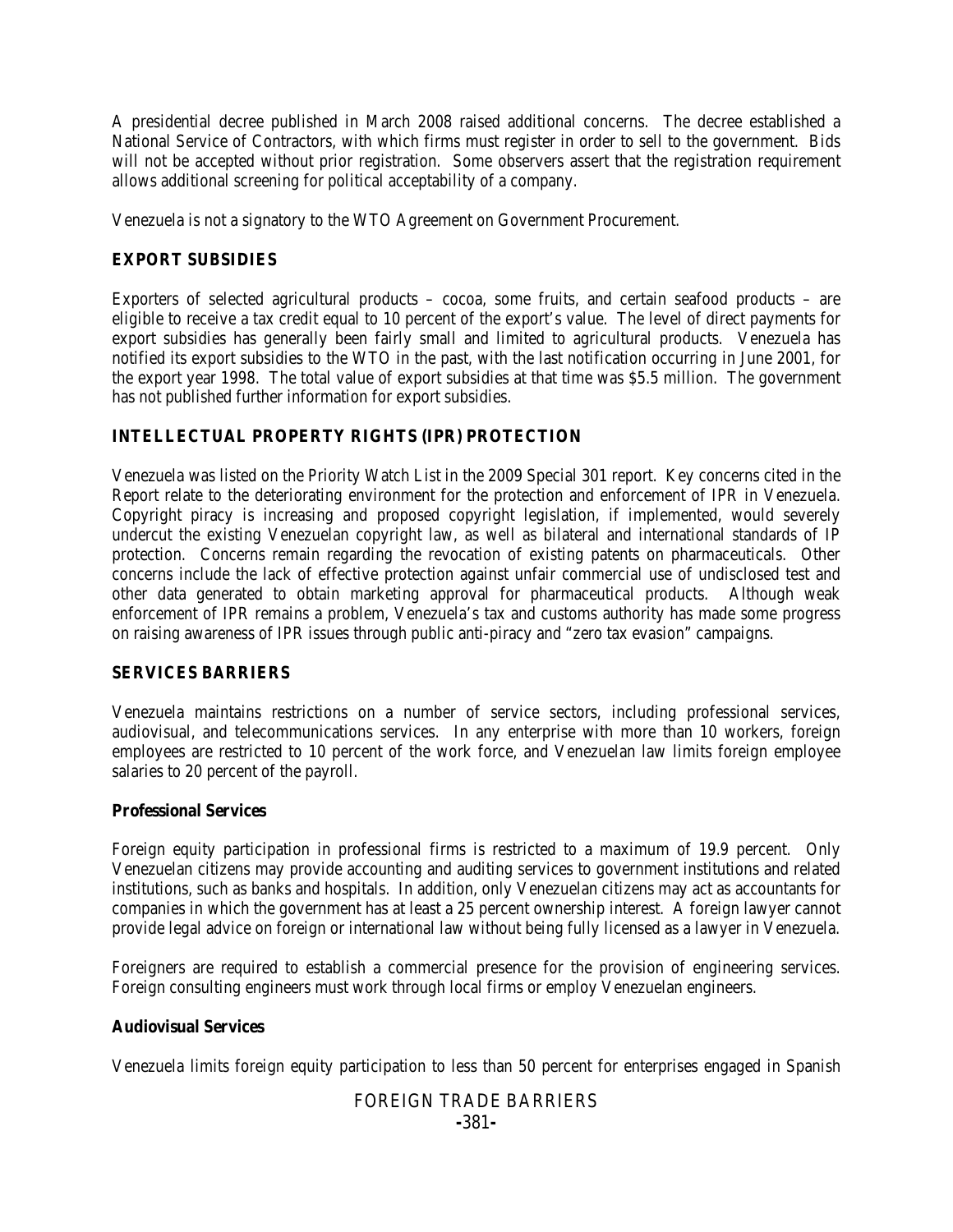language media, including television and radio broadcasting. At least half of the television programming must be dedicated to national programming. Additionally, half of both FM and AM radio broadcasting must be dedicated to Venezuelan-produced material. In the case of music, 50 percent of the Venezuelanproduced material must be traditional Venezuelan songs. There is also an annual quota regarding the distribution and exhibition of Venezuelan films, as well as a requirement that a percentage of film copying be done in Venezuelan facilities.

#### **INVESTMENT BARRIERS**

The government continues to control key sectors of the economy, including oil, petrochemicals, and much of the mining and aluminum industries. Venezuela began an ambitious program of privatization under the Caldera administration (1994-1999), but under President Chavez (since 2000) privatization has been halted and the government has re-nationalized certain key sectors of the economy. In 2007, the government nationalized certain electricity and telecommunications providers. In 2008, the government nationalized certain cement companies and an aluminum company, and first proposed the nationalization of a commercial bank. In 2009, this bank was nationalized, in addition to a food production plant and 76 oil field services companies.

Foreign investment continues to be restricted in the petroleum sector. The exploration, production, refinement, transportation, storage, and foreign and domestic sale of hydrocarbons are reserved to the state. However, private companies may engage in hydrocarbons-related activities through mixed companies and equity joint ventures with the state-owned oil company Petroleos de Venezuela, S.A. (PDVSA). Sales to foreign investors of interests in subsidiaries and affiliates of PDVSA are permitted following approval by the government.

Since 2004, the national government has made significant changes to royalty policies, tax policies and contracts involving hydrocarbons-related activities. This has substantially increased uncertainty in the hydrocarbons sector and raised concerns of companies operating in Venezuela.

In 2006, the government transferred operating service agreements to mixed companies in which PDVSA holds a majority stake. President Chavez issued a decree in late February 2007 requiring four strategic associations (joint venture projects relating to the development of Venezuela's extra heavy crude oil reserves) to convert to PDVSA-controlled joint ventures in which the government would hold at least a 60 percent equity stake. The decree established a deadline of April 30, 2007, for completing the transfer. ConocoPhillips and ExxonMobil refused to transfer their investment stakes in three of the strategic associations. As a result, the Venezuelan government took control of these investments. Both companies viewed the government's actions as expropriations and attempted to negotiate with Venezuelan authorities regarding compensation. Both companies have filed international arbitration claims against the Venezuelan government. The United States is monitoring the process closely, has consulted with the affected U.S. companies, and has stated its expectation that U.S. companies will receive fair treatment, including timely, adequate, and effective compensation where a tribunal finds that an expropriation has occurred.

In October 2008, PDVSA announced a new bid round for two projects containing a total of four blocks of the country's heavy crude reserves in Eastern Venezuela. In early December 2008, a project containing three blocks was added to the announced tender. On February 10, 2010, two winning consortia were announced for two of the three projects. The winning consortia must now negotiate mixed company agreements with PDVSA (with 60 percent majority of PDVSA ownership) before development of these blocks can begin. Both the 2001 Hydrocarbons Law and the 1999 Gaseous Hydrocarbons Law require

#### FOREIGN TRADE BARRIERS **-**382**-**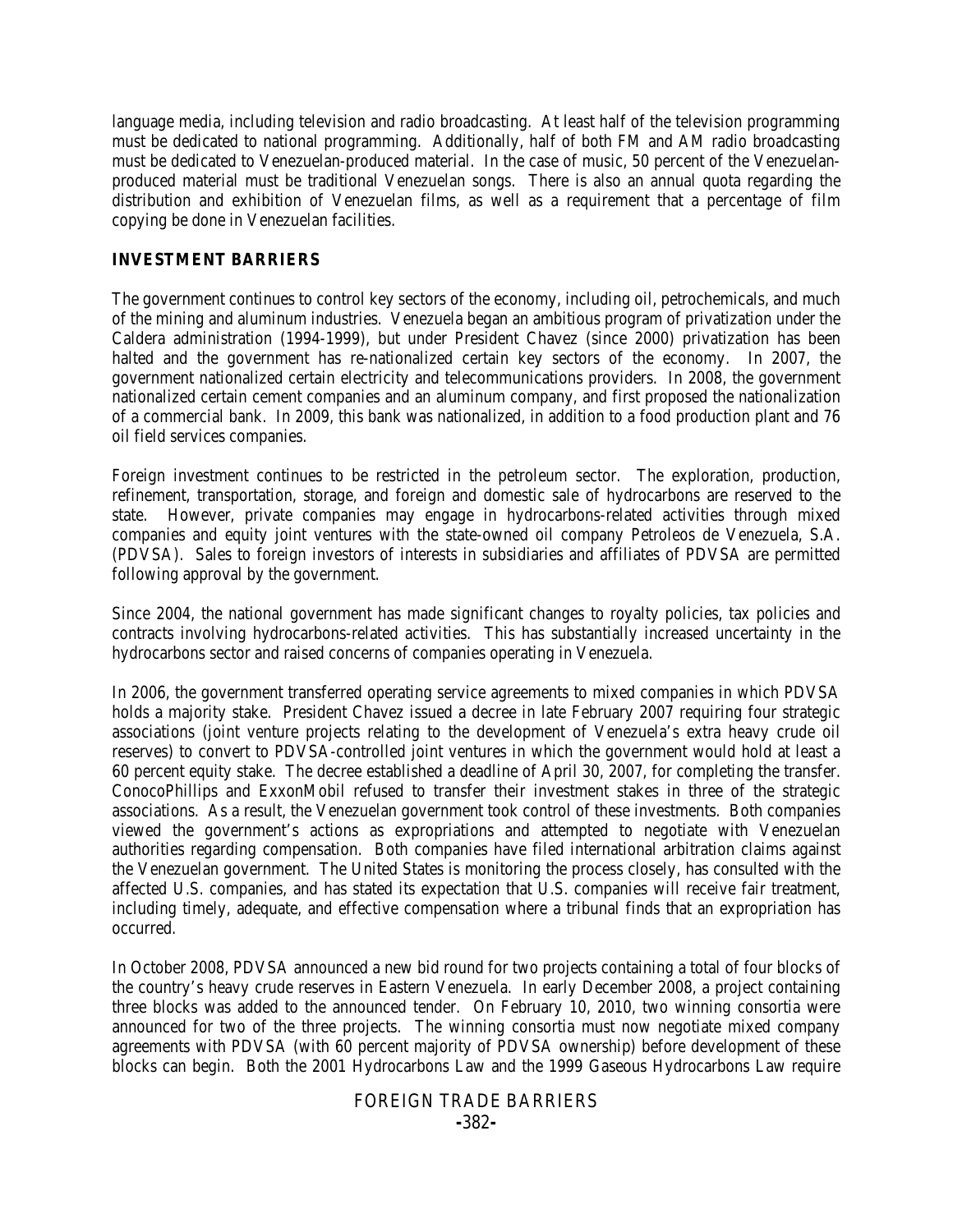that there be a competitive process for the identification of private partners for projects to be developed by PDVSA. However, the government may directly award contracts when the project is to be developed under special circumstances or is of national interest. National oil companies from politically strategic partner countries seem to be the preferred partners for the development of many new projects.

The previous government had passed legislation in 1998 aimed at introducing domestic and foreign competition into the domestic gasoline market. The law allowed foreign and private Venezuelan investors to own and operate service stations, although the government retained the right to set product prices. The current government has not raised gasoline prices in several years, and currency devaluations and a high inflation rate eliminated service station profit margins. An Organic Law on the Restructuring of the Internal Liquid Fuels Market came into effect on September 18, 2008. The law mandates government control of domestic transportation and wholesale of liquid fuels and set a 60 day period for negotiations with the affected companies. Affected companies have not yet been paid, but negotiations are still ongoing. All establishments that carry out retail activities of liquid fuels were to be re-branded as PDVSA. As of November 2009, few gas stations have been re-branded. The law does not define the term "liquid fuels," which creates uncertainty as to whether it will apply to products other than gasoline or diesel fuel, such as motor oils or lubricants.

In May 2009, the Venezuelan government promulgated a law reserving to the state those assets and services related to the performance of primary activities identified in the 2001 Hydrocarbons Law. Specifically, the assets and services included: (1) those involved in the injection of water, steam, or gas into petroleum reservoirs; (2) those related to gas compression; and (3) assets and services associated with the hydrocarbons industry on Lake Maracaibo in western Venezuela. This included boats for the transportation of personnel, divers, and maintenance; cranes and crane barges; tugs; flat barges; light vessels; cutting barges; barges for laying pipeline and sub-aquatic cable; vessel maintenance facilities; docks; and any type of dikes. Seventy-six companies, including several U.S.-owned firms, were nationalized pursuant to this law and none have received compensation to date.

In June 2009, the government promulgated the Organic Law for the Development of Petrochemical Activities to regulate the execution of petrochemical activities and to reserve to the state activities defined as primary and intermediate activities as well as all facilities and works required to carry out these activities. As a result, only the state and companies in which the state has at least a 50 percent ownership stake may carry out primary and intermediate petrochemical activities.

Electric power generation, transmission, and distribution are open to private participation under Venezuelan law. However, President Chavez announced in January 2007 that the Venezuelan government would nationalize strategic areas, including telecommunications and electricity. As a result, the U.S. power generating company, AES Corporation, sold its 82.14 percent stake in Electricidad de Caracas, the company that provides power to the Caracas metropolitan area, to the Venezuelan government in March 2007. The government also purchased the assets of several smaller power producers.

Private participation is allowed in the mining sector. In early 2005, President Chavez reorganized the ministries that govern the energy and mining sectors. One result of this restructuring was to increase control over basic industries at the ministerial level and to strengthen the state-owned Corporacion Venezolana de Guayana (CVG), which controls steel and aluminum production, electricity generation, and mining. Under its new board of directors, named in February 2005, CVG announced a review of all existing contracts between CVG companies and third parties. A draft mining law is still pending in the

#### FOREIGN TRADE BARRIERS **-**383**-**